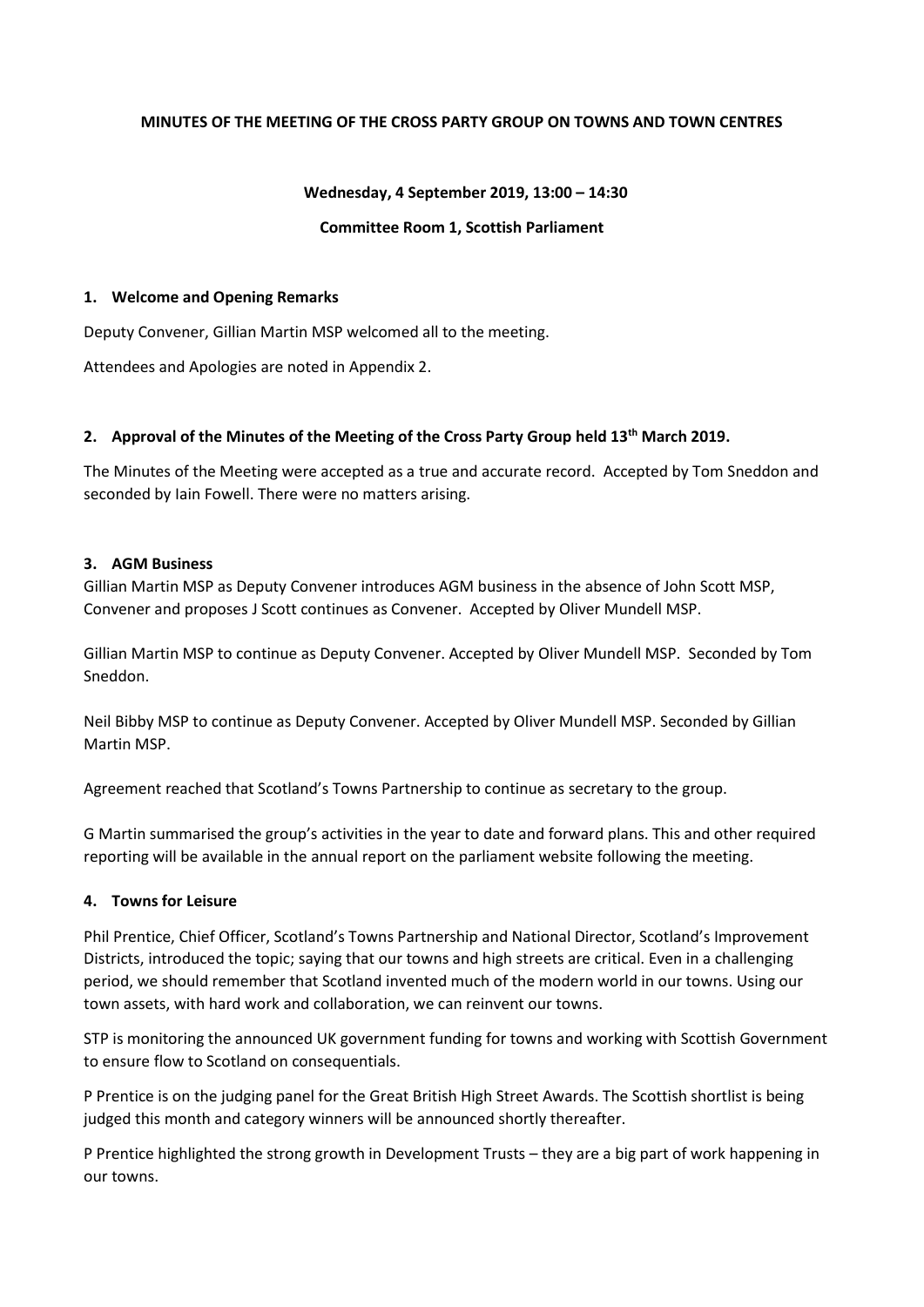There is continued growth in towns and cities, and interest in Scotland's policy approach. STP has welcomed delegations from Catalonia, London BIDs, Portugal and Japan. It is reassuring to find that we are not the only country facing challenges.

The future of our towns is about repurposing which provides a natural link to our guest speakers today, who will be discussing different perspectives under the theme, 'Towns for Leisure'.

## 3.1 Guest Presentations

The following points are highlights only. Full presentations, where provided, are available in the CPG area of the Scotland's Towns Partnership website, along with a blog report of the session.

## 3.1.1 Your Cinema, Your Community Presented by, Robert Livingston, Director, Regional Screen Scotland

## Key Messages

With the advent of television and lack of investment in the 70s, we saw demise of cinema, with a resurgence again decades later through multiplex creation. This has seen the highest cinema attendance since the 70s despite on-demand and device viewing. The reason being that an increase in smaller boutique neighbourhood cinema experience creating a new experience and interest. Plans for Scotland seen in places where cinemas already exist. Yet there are towns that are calling for cinemas who are without. Reports and value apps have shown cinemas are good for wellbeing and social value.

Community cinemas and touring cinemas screen new releases which is vital for the local economy. Local cinema - locally accessible, embracing community and diversity. Outweighing the challenges of transport and higher ticket prices. The benefit of cinema-going for communities that most need it is important to grow. Screen Scotland received Creative Scotland funding to focus where geographic and demographic need is greatest. Interest has been tremendous.

This also encourages our industry with Scottish-produced content, archive and local collections, and community filming for those with special needs.

3.1.2 A New Dawn for Dunoon-Fitness, Festivals and Footfall Presented by Colin Moulson, BID Manager, Dunoon Presents

Dunoon's reinvention began by harnessing the town's national resources. A BID should create a legacy. Now Dunoon is a hub for wide-ranging outdoor events and making use of its natural resource. The participants in which, have high disposable income. C Moulson showed a Dunoon Presents film, promoting its outdoor 'playground'.

Upcoming events include, Summit to Sea Outdoor Festival, Argyll Rally and they are bidding to attract the Vichy Water Ski Championships – these are world ranking events. The Dunoon Project is a consortium at an advanced stage, creating a cable car and multi-million-pound visitor centre.

Dunoon is very much marketing its offer as Fort William marketed themselves as the 'Heart of the Outdoor Capital of the UK'.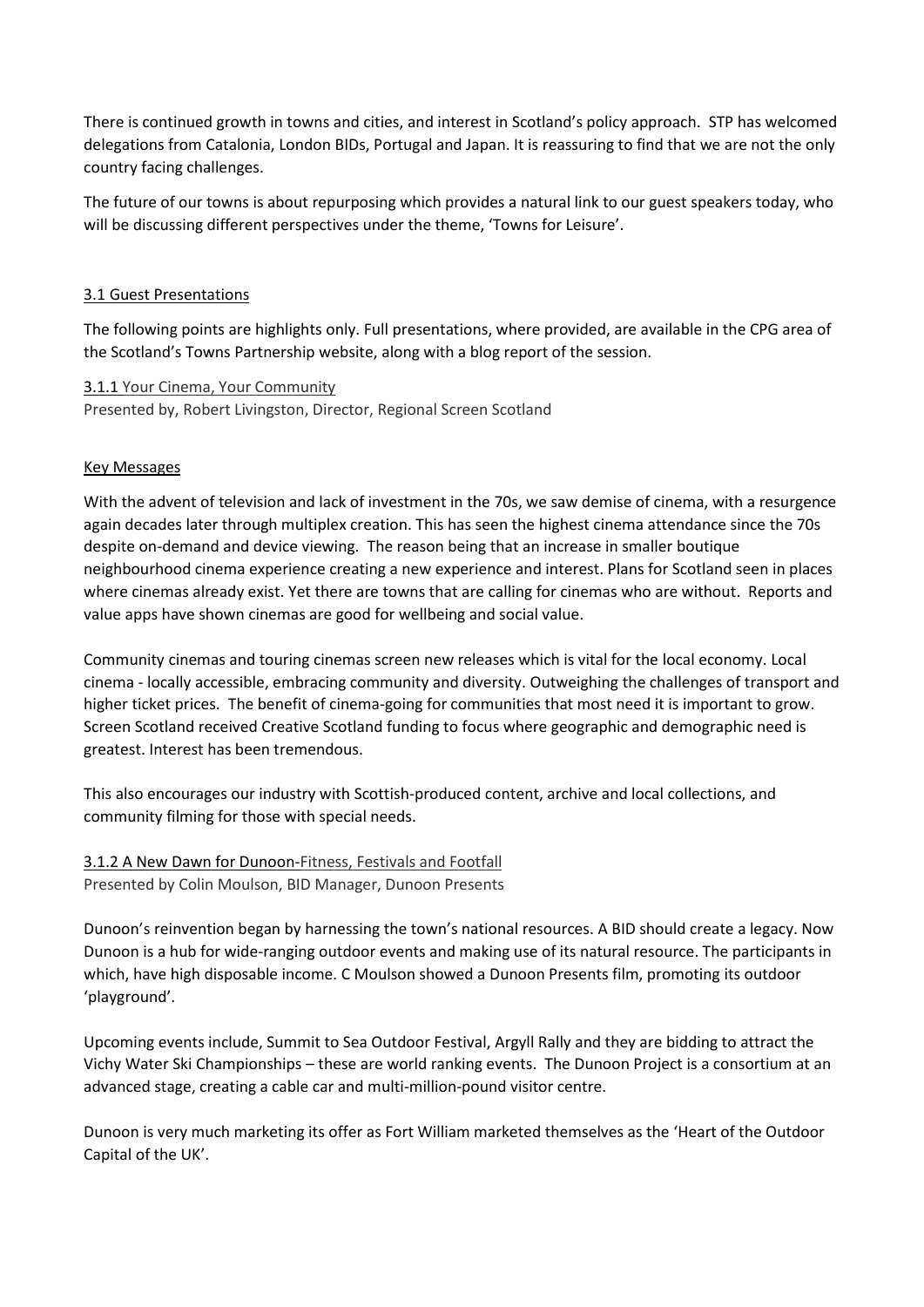## 3.1.3 The Future of Events in Towns

Presented by, Tony I'Anson, BID Manager for Milngavie and Dalkeith.

Recent events for the local community included in Milngavie - Healthy Habits and Merry Milngavie and in Dalkeith – Dark N Deadly Hallowe'en.

These events contributed to community engagement and encouraging footfall and circulation in town. No external catering was used so this created additional income for the businesses in town.

Based on their experience, some recommendations would be to hold an Events Management CPD event for BID managers and stakeholders; and to streamline the Public Entertainments Licence application process, without compromising on health and safety standards.

## **4.Discussion**

John Turner, Chair of Glasgow's West End BID, added that a survey indicated events led to 60% spend in the BID area.

P Prentice shared that Scottish Government has given STP additional investment to revamp the Town Toolkit digital platform. This will include further details on leisure including cinema and events. This will comprise one repository to be found in the place portal. In future there will be scope to contribute case studies.

P Prentice commends Dunoon on strategic development of a small BID, which is highly challenging to achieve.

It was highlighted that Regional Screen is still open for applications.

## **5. Any Other Competent Business and Date of Next Meeting**

P Prentice thanked Gillian Martin MSP for taking part in the MSP Connectors Programme which has been successful, with many MSPs taking part; as well as many towns taking part to host. It has received good press profile and helps to raise the profile of towns among policy makers and the general public. STP is running a range of campaigns including Future Town Design Competition and Scotland's Most Beautiful High Street; and the annual conference as part of Scotland's Towns Week. All details are on the STP website.

Date of Next Meeting: Wednesday 11th December, Towns: Vacant Spaces Made Good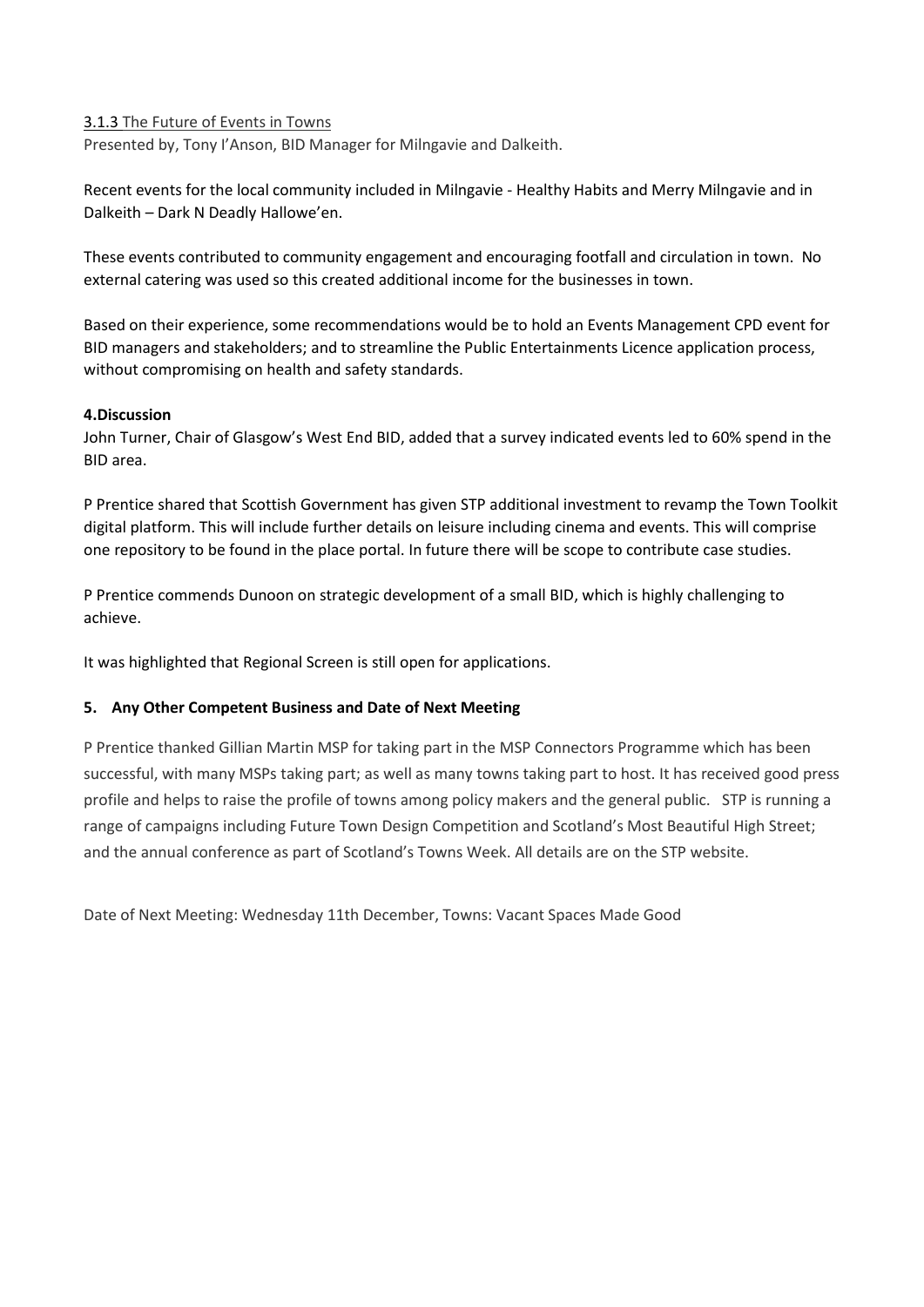## **APPENDIX 1 – RECORD OF 4 SEPTEMBER AGENDA**

# **Cross Party Group on Towns and Town Centres**

13:00-14:30, Wednesday 4<sup>th</sup> September

Committee Room 1, Scottish Parliament

# **AGENDA**

# **'Towns for Leisure'**

- 12:30 Meet in Parliament reception area
- 13:00 Coffee, tea and shortbread available
- 13:10 Welcome and Opening Remarks Gillian Martin MSP, Deputy Convener
- 13:15 Minutes of the Meeting of the Cross Party Group held 13<sup>th</sup> March, 2019 Matters Arising from the Minutes
- 13:20 AGM Business

# **Towns for Leisure**

| 13:30 | <b>Introduction</b><br>Phil Prentice, Chief Officer, Scotland's Towns Partnership                  |
|-------|----------------------------------------------------------------------------------------------------|
| 13:35 | <b>Your Cinema, Your Community</b><br><b>Robert</b> Livingston, Director, Regional Screen Scotland |
| 13:45 | <b>Fitness Festivals and Footfall</b><br>Colin Moulson, BID Manager, Dunoon Presents               |
| 13:55 | The Future of Events in Towns<br>Tony l'Anson, BID Manger                                          |
| 14:05 | <b>Discussion</b>                                                                                  |
| 14:25 | Any Other Competent Business                                                                       |
| 14:30 | Close of Meeting                                                                                   |

## Date of Next Meeting: Wednesday 11th December, Towns: Vacant Spaces Made Good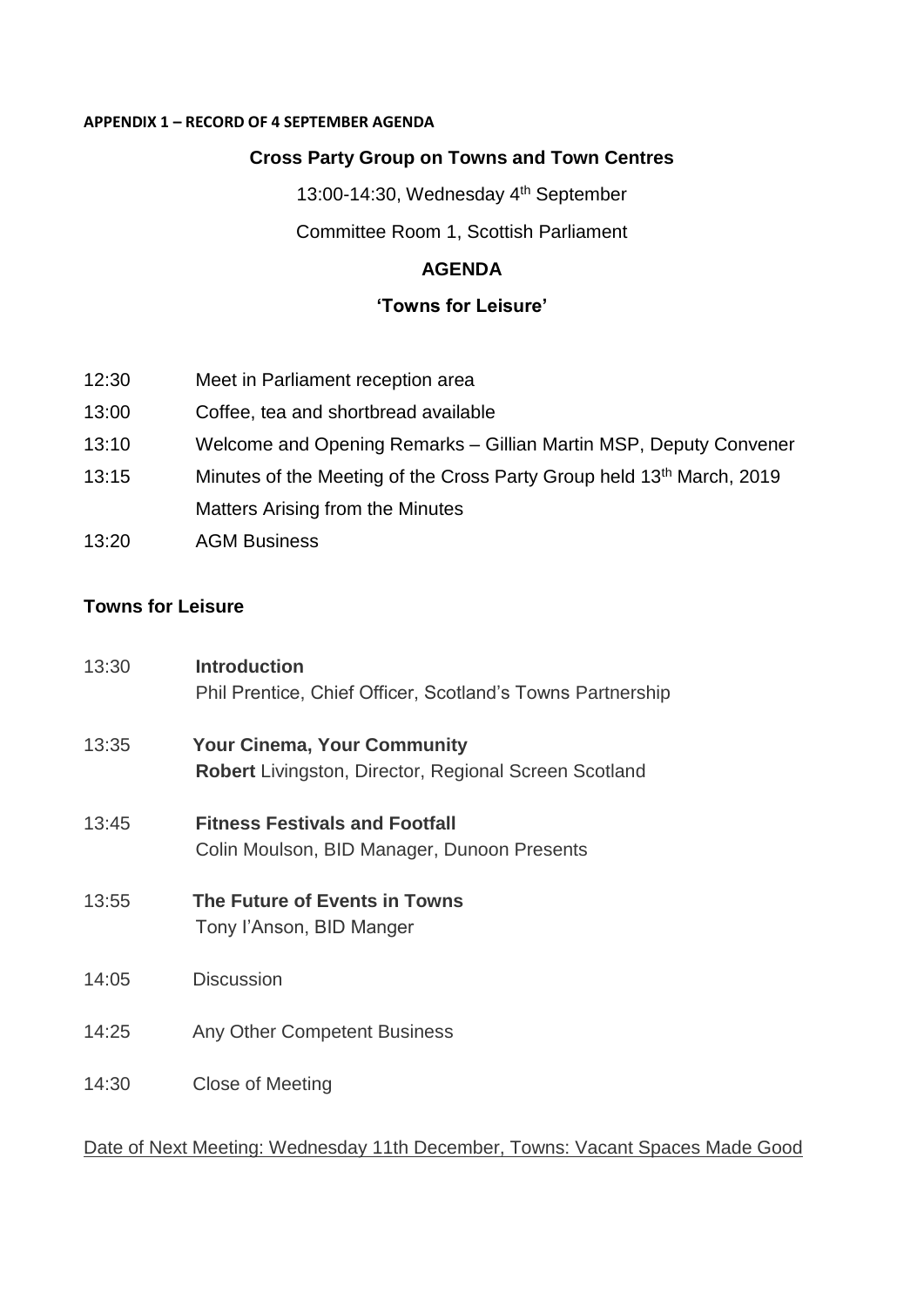### **APPENDIX 2 – ATTENDANCE AND APOLOGIES**

Cross Party Group on Towns and Town Centres Attendance 4 September 2019, 13:00 – 14:30 , Committee Room 1

## **Attendees**

| Carol<br>Elizabeth A. | Anderson<br>Bell       | <b>TSB</b>                         |
|-----------------------|------------------------|------------------------------------|
| <b>Neil</b>           |                        | MSP                                |
| Irene                 | Bibby<br><b>Bisset</b> | <b>National Pride</b>              |
| Elaine                |                        |                                    |
| Chic                  | Bone<br><b>Brodie</b>  | Scotland's Towns Partnership       |
|                       |                        |                                    |
| Sandra                | Brown                  | Eden Project                       |
| Stephen               | Campopiano             | WSP                                |
| Joan                  | Davidson               |                                    |
| Geraldine             | El Masrour             | Motherwell Shopping Centre         |
| Mags                  | Fenner                 | Go Forth Stirling                  |
| Alex                  | Fleming                | <b>Falkirk Delivers</b>            |
| Jocelyne              | Fleming                | The Old Town BID                   |
| lan                   | Fowell                 |                                    |
| Julia                 | Frost                  | PAS                                |
| Rona                  | Gibb                   | Paths for All                      |
| Graham                | Hamilton               | PJ Leggate                         |
| Karen                 | Henderson              |                                    |
| Jennifer              | Horn                   | <b>East Dunbartonshire Council</b> |
| Tony                  | l'anson                | Milngavie BID                      |
| Maxine                | Irvine                 | Milngavie BID                      |
| Claire                | Jefcoate               |                                    |
| Alison                | Jones                  | Scotland's Towns Partnership       |
| Fraser                | Kerr                   |                                    |
| Graham                | Lebeter                |                                    |
| David                 | Lindgren               |                                    |
| Robert                | Livingston             | <b>Regional Screen Scotland</b>    |
| David                 | Lonsdale               | <b>Scottish Retail Consortium</b>  |
| Gillian               | Martin                 | MSP                                |
| Murdo                 | Macdonald              | Church of Scotland                 |
| David                 | McAllister             | <b>PAS</b>                         |
| Sandra                | McCallum               |                                    |
| David                 | McKay                  |                                    |
| Jim                   | McNally                | Carluke BID                        |
| Colin                 | Moulson                | <b>Dunoon Presents</b>             |
| Rebecca               | Muir                   | Scotland's Food and Drink County   |
| Oliver                | Mundell                | <b>MSP</b>                         |
| Andrew                | Ormston                | Draw Wylie                         |
| Gillian               | Petty                  | <b>TSB</b>                         |
| Ruth                  | Powell                 |                                    |
| Phil                  | Prentice               | Scotland's Towns Partnership       |
| Derek                 | Rankine                | <b>SURF</b>                        |
| Pete                  | Reid                   | <b>Falkirk Council</b>             |
| Grant                 | Riley                  | North Lanarkshire Council          |
|                       |                        |                                    |
| Ewan                  | Robertson              | Scotland's Towns Partnership       |